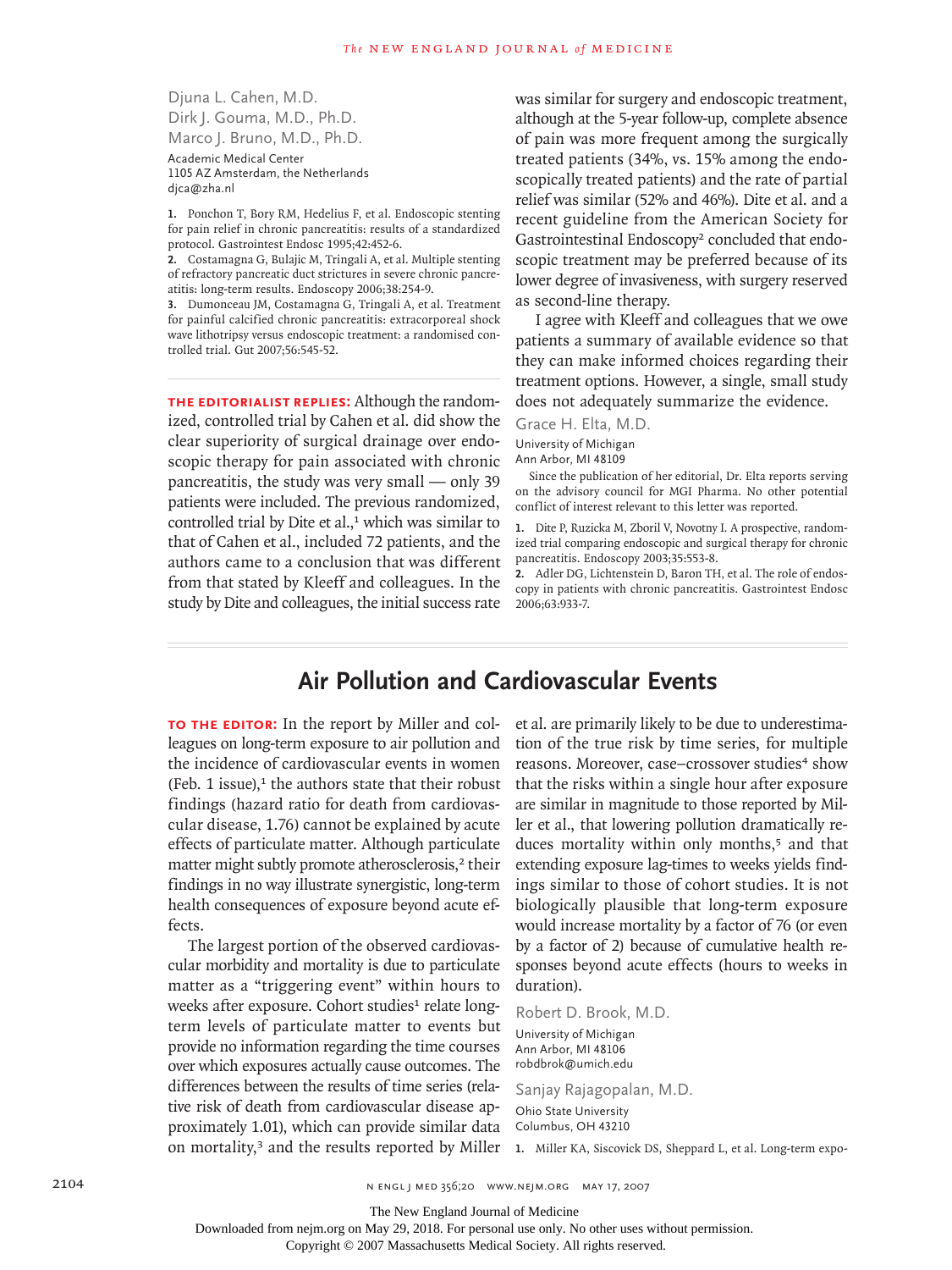sure to air pollution and incidence of cardiovascular events in women. N Engl J Med 2007;356:447-58.

Künzli N, Jerrett M, Mack WJ, et al. Ambient air pollution and **2.** atherosclerosis in Los Angeles. Environ Health Perspect 2005; 113:201-6.

**3.** Burnett RT, Dewanji A, Dominici F, Goldberg MS, Cohen A, Krewski D. On the relationship between time-series studies, dynamic population studies, and estimating loss of life due to shortterm exposure to environmental risks. Environ Health Perspect 2003;111:1170-4.

Peters A, von Klot S, Heier M, et al. Exposure to traffic and the **4.** onset of myocardial infarction. N Engl J Med 2004;351:1721-30. Laden F, Schwartz J, Speizer FE, Dockery DW. Reduction in **5.** fine particulate air pollution and mortality: extended follow-up of the Harvard Six Cities study. Am J Respir Crit Care Med 2006; 173:667-72.

**To the Editor:** Miller et al. overstate the risk of death from cardiovascular disease associated with exposure to particulate matter of less than 2.5  $\mu$ m in aerodynamic diameter (PM $_2$ ,  $)$ . The exposure increment of 10  $\mu$ g per cubic meter for PM<sub>2.5</sub> used in the study is not available for most American cities. This exposure increment has been used correctly to describe between-city exposures to  $PM_{2.5}^{-1}$ or within-city exposures in Los Angeles,<sup>2</sup> a megalopolis with unusually variable levels of  $PM_{2.5}$ . The actual increment for  $PM_{2.5}$  within most cities would be much less. With 62  $PM_{2.5}$  monitors covering 16 metropolitan areas around New York City,<sup>3</sup> the 10th to 90th percentile exposure increment is 3.23  $\mu$ g per cubic meter. The 10th to 90th percentile range of within-city deviations reported by Miller et al. is 3.3  $\mu$ g per cubic meter. The authors also report that the within-city and between-city regression coefficients are different (P=0.07), probably because of the variation in  $PM<sub>2.5</sub>$  across the United States, which is mostly due to secondary sulfate levels, whereas the variation within cities arises from traffic sources. The toxicity of these mixtures differs,<sup>4</sup> and the exposure increment used for interpreting the hazard ratio should reflect this difference. Using an exposure increment of 3.3  $\mu$ g per cubic meter on the basis of data for New York City and data from the study by Miller et al. yields a hazard ratio for death from cardiovascular disease of 1.31, not 2.28, as reported, which is consistent with prior research.<sup>1,2</sup>

Michael Jerrett, Ph.D.

University of California Berkeley, CA 94720-7360 jerrett@berkeley.edu

Richard T. Burnett, Ph.D. Health Canada Ottawa, ON K1A 0K9, Canada

1. Pope CA III, Burnett RT, Thurston GD, et al. Cardiovascular mortality and long-term exposure to particulate air pollution:

epidemiological evidence of general pathophysiological pathways of disease. Circulation 2004;109:71-7.

Jerrett M, Burnett RT, Ma RJ, et al. Spatial analysis of air **2.** pollution and mortality in Los Angeles. Epidemiology 2005;16: 727-36.

Ross Z, Jerrett M, Ito K, Tempalski B, Thurston G. A land use **3.** regression model for predicting fine particulate matter concentrations in the New York City region. Atmos Environ 2007;41: 2255-69.

Schlesinger RB, Kunzli N, Hidy GM, Gotschi T, Jerrett M. **4.** The health relevance of ambient particulate matter characteristics: coherence of toxicological and epidemiological inferences. Inhal Toxicol 2006;18:95-125.

**The authors reply:** The correspondents comment on the magnitude of the risk estimate in our study, emphasizing the mortality results. Our primary hypothesis concerned the effect of fine particulate matter on all incident cardiovascular events, for which the hazard ratio was 1.24 (95% confidence interval, 1.09 to 1.41). Beyond exposure considerations, there are important differences between prior studies and our research regarding the population under study and the outcomes assessed.

Brook and Rajagopalan suggest that the effects on mortality we reported can be ascribed entirely to short-term exposure. Indeed, acute effects of air pollution are important and warrant additional study. Cohort studies cannot easily distinguish between acute and long-term effects, since such studies reflect both different time courses of the underlying exposure distribution and different exposure–risk relationships.1,2 The cohort design suggests that long-term exposure is important, and the toxicologic database<sup>3,4</sup> suggests that air pollution may promote atherosclerosis. Additional research is needed to determine whether different time scales of exposure share pathophysiological underpinnings.

Jerrett and Burnett are concerned that our use of an exposure increment of 10  $\mu$ g per cubic meter for  $PM_{2,5}$  provides an exaggerated estimate of the effect of particulate matter. For ease of comparison with published results from studies of previous national cohorts,<sup>5</sup> we reported estimates using the exposure increment conventionally used in those studies. The increment of 10  $\mu$ g per cubic meter lies well within the range of the individual exposure increments (3.4 to 28.3  $\mu$ g per cubic meter; 10th to 90th percentile, 9.1 to 18.3) among participants in the Women's Health Initiative Observational Study. Since we found no reason to doubt a linear relationship between pollutants and effects, readers can and should scale the exposure increment to their own scientific context.

n engl j med 356;20 www.nejm.org may 17, 2007 2105

The New England Journal of Medicine

Downloaded from nejm.org on May 29, 2018. For personal use only. No other uses without permission.

Copyright © 2007 Massachusetts Medical Society. All rights reserved.